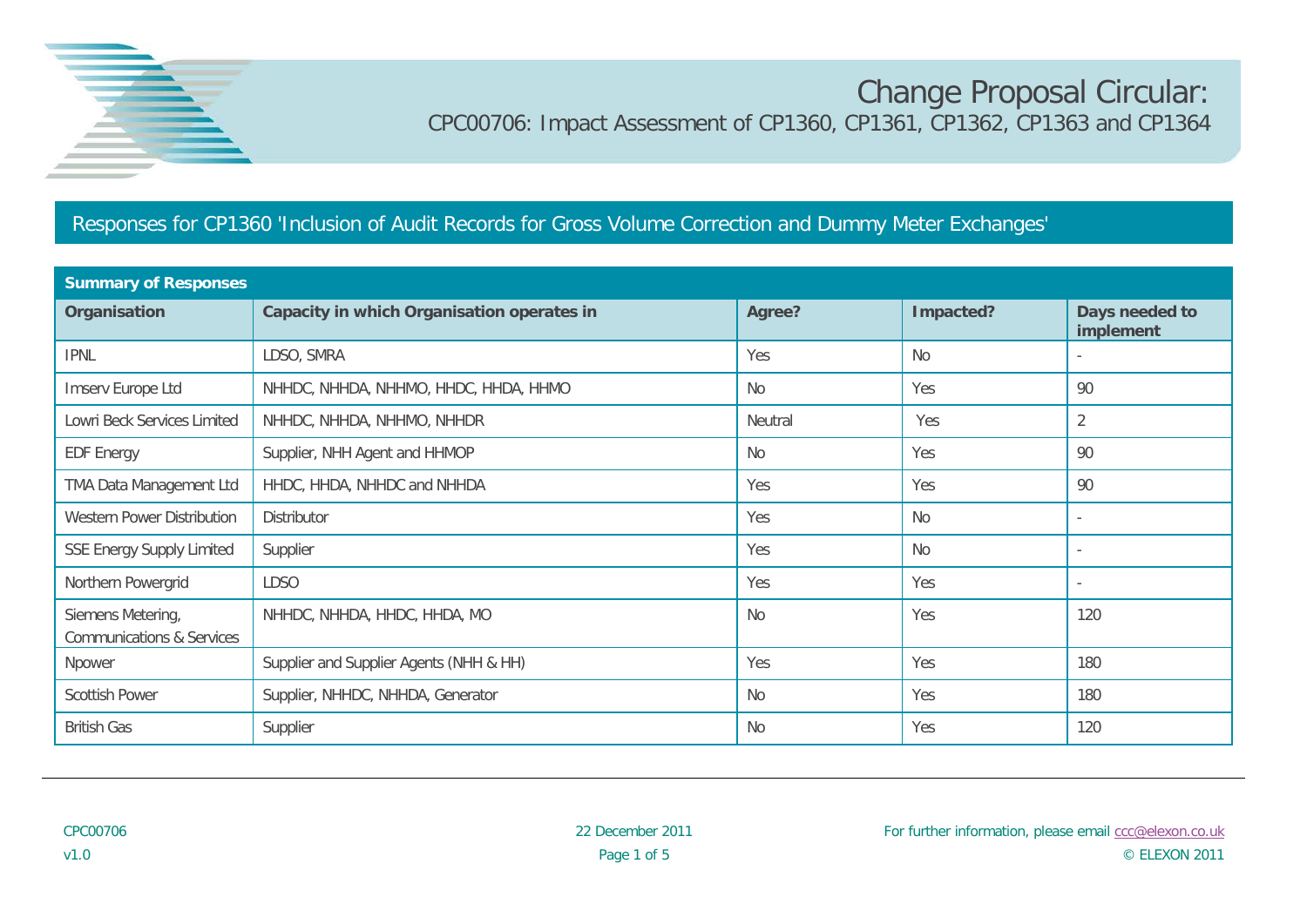| <b>Detailed Impact Assessment Responses</b> |           |           |                                                                                                                                                                                                                                                                                                                                                                                                                                                                                                                                                                                                                                                                                                                                                                                                                                                                                                                                                                                                                                                                                                                                                                                                                          |
|---------------------------------------------|-----------|-----------|--------------------------------------------------------------------------------------------------------------------------------------------------------------------------------------------------------------------------------------------------------------------------------------------------------------------------------------------------------------------------------------------------------------------------------------------------------------------------------------------------------------------------------------------------------------------------------------------------------------------------------------------------------------------------------------------------------------------------------------------------------------------------------------------------------------------------------------------------------------------------------------------------------------------------------------------------------------------------------------------------------------------------------------------------------------------------------------------------------------------------------------------------------------------------------------------------------------------------|
| Organisation                                | Agree?    | Impacted? | <b>Comments</b>                                                                                                                                                                                                                                                                                                                                                                                                                                                                                                                                                                                                                                                                                                                                                                                                                                                                                                                                                                                                                                                                                                                                                                                                          |
| <b>IPNL</b>                                 | Yes       | <b>No</b> | For which role is your organisation impacted? As an LDSO we are indirectly impacted on the basis that the information used<br>for settlement purposes is accurate and that DUoS charges are accurate).<br>Please state what the impact is - See answer to previous question.<br>Would implementation in the proposed Release have an adverse impact on your organisation? No                                                                                                                                                                                                                                                                                                                                                                                                                                                                                                                                                                                                                                                                                                                                                                                                                                             |
| Imserv Europe Ltd                           | <b>No</b> | Yes       | Agree change comment - We are already able to audit these GVC and DMX events on an adhoc basis as and when required -<br>we do not feel there is a need for this extra level of tracking/recording.<br>For which role is your organisation impacted? NHHDC<br>Please state what the impact is - We would now have to keep much more thorough records on GVC and DMX events<br>duplicating data that is already accessible and visible in our NHHDC system. These additional requirements would involve a<br>significant amount of work to ensure entries into the database to capture all of the requirements.<br>Lead time comment - We would need to amend system code to track these instances to enable the reporting to be performed.<br>We would need to train staff to start recording this information. There would also be a dependency that no other industry change<br>development work would be required during this time<br>Would implementation in the proposed Release have an adverse impact on your organisation? This would require<br>more resource and would hence increase our operating costs as well as involve development costs.<br>Associated costs comment - Unable to quantify at this time. |
| Lowri Beck Services<br>Limited              | Yes       | Neutral   | Agree change comment - The document which contains the GVC/DMX will need to be supplier driven. Only information the DC<br>can provide is when the GVC/DMX took place.<br>For which role is your organisation impacted? NHHDC<br>Please state what the impact is - Further documentation needs maintaining for audit purposes.<br>Lead time comment - Staff training to ensure the GVC/DMX are documented and stored appropriately.<br>Would implementation in the proposed Release have an adverse impact on your organisation? No adverse impact<br>would be expected for this.<br>Associated costs comment - No associated costs to the organisation.                                                                                                                                                                                                                                                                                                                                                                                                                                                                                                                                                                 |
| <b>EDF Energy</b>                           | <b>No</b> | Yes       | Agree change comment - We are opposed to this change because all NHHDC agents are subject to an annual BSC audit and<br>GVC process forms part of that audit. If an NHHDC cannot provide supporting evidence required to verify that their process is<br>compliant then we would expect an audit issue to be raised against them for the non-compliance. We see no reason to treat GVC<br>audit data requirements any differently from data requests relating to other activities that fall within the scope of the annual audit.                                                                                                                                                                                                                                                                                                                                                                                                                                                                                                                                                                                                                                                                                        |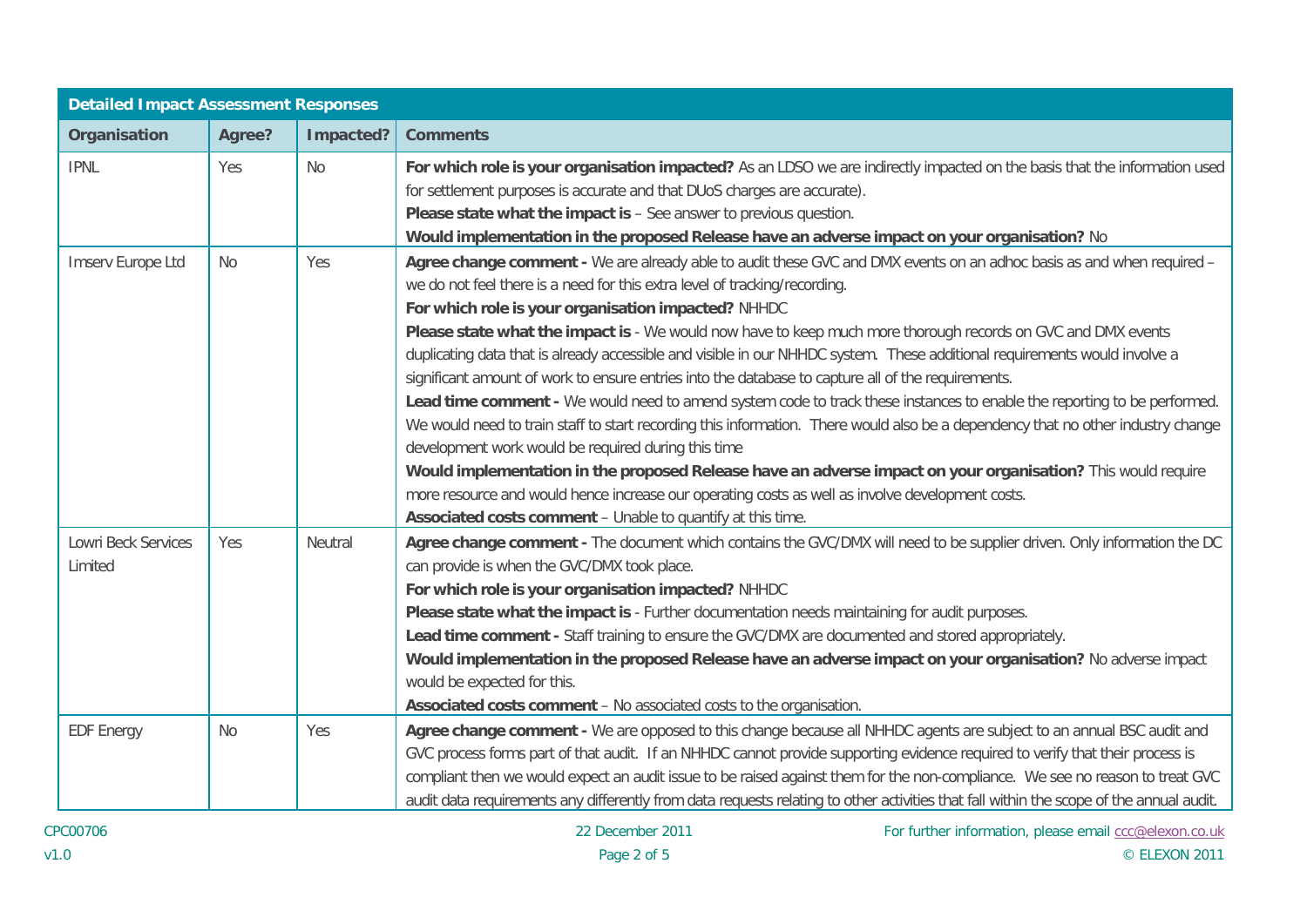| <b>Detailed Impact Assessment Responses</b> |            |           |                                                                                                                                  |  |
|---------------------------------------------|------------|-----------|----------------------------------------------------------------------------------------------------------------------------------|--|
|                                             |            |           | For which role is your organisation impacted? Supplier and NHHDC                                                                 |  |
|                                             |            |           | Please state what the impact is - Process changes                                                                                |  |
|                                             |            |           | Would implementation in the proposed Release have an adverse impact on your organisation? None                                   |  |
| <b>TMA Data</b>                             | <b>Yes</b> | Yes       | Agree change comment - Clarification of information to be held is always welcome in order to standardise Industry practices      |  |
| Management Ltd                              |            |           | For which role is your organisation impacted? NHHDC                                                                              |  |
|                                             |            |           | Please state what the impact is - Procedural                                                                                     |  |
|                                             |            |           | Would implementation in the proposed Release have an adverse impact on your organisation? No                                     |  |
|                                             |            |           | <b>Associated costs comment - Low cost</b>                                                                                       |  |
| <b>Western Power</b>                        | Yes        | <b>No</b> | For which role is your organisation impacted? Not impacted - other than by receipt of more accurate settlement data.             |  |
| <b>Distribution</b>                         |            |           | Would implementation in the proposed Release have an adverse impact on your organisation? No                                     |  |
|                                             |            |           | <b>Associated costs comment - No costs involved</b>                                                                              |  |
| <b>SSE Energy Supply</b>                    | Yes        | <b>No</b> |                                                                                                                                  |  |
| Limited                                     |            |           |                                                                                                                                  |  |
| Northern Powergrid                          | Yes        | Yes       | Agree change comment - This proposed change would reduce volatility within settlements and therefore movements in allowed        |  |
|                                             |            |           | income effecting LDSO's, use of system charges effecting Suppliers and ultimately the end customer.                              |  |
|                                             |            |           | For which role is your organisation impacted? LDSO                                                                               |  |
|                                             |            |           | Please state what the impact is - Financial - Allows for complete analysis of supplier data cleansing techniques that effect     |  |
|                                             |            |           | LDSO's allowed income under Ofgem's losses incentive                                                                             |  |
|                                             |            |           | Lead time comment - Not directly impacted but would be used in official reporting to Ofgem                                       |  |
|                                             |            |           | Would implementation in the proposed Release have an adverse impact on your organisation? No                                     |  |
|                                             |            |           | <b>Associated costs comment - None</b>                                                                                           |  |
| Siemens Metering,                           | <b>No</b>  | Yes       | Agree change comment - Our support for these changes would depend on whether P274 is approved, as this would end the             |  |
| Communications &                            |            |           | use of the GVC process. It seems unnecessary to make any changes relating to GVC, if the intention is to stop using this type of |  |
| <b>Services</b>                             |            |           | adjustment. It would be useful to see exactly what the BSC audit data request would be in relation to this information.          |  |
|                                             |            |           | For which role is your organisation impacted? NHHDC                                                                              |  |
|                                             |            |           | Please state what the impact is - Some minor system and reporting changes would be required.                                     |  |
|                                             |            |           | Lead time comment - We would need a minimum of 4 months notice for this change.                                                  |  |
|                                             |            |           | Would implementation in the proposed Release have an adverse impact on your organisation? No adverse impact                      |  |
|                                             |            |           | apart from potential conflict with P274.                                                                                         |  |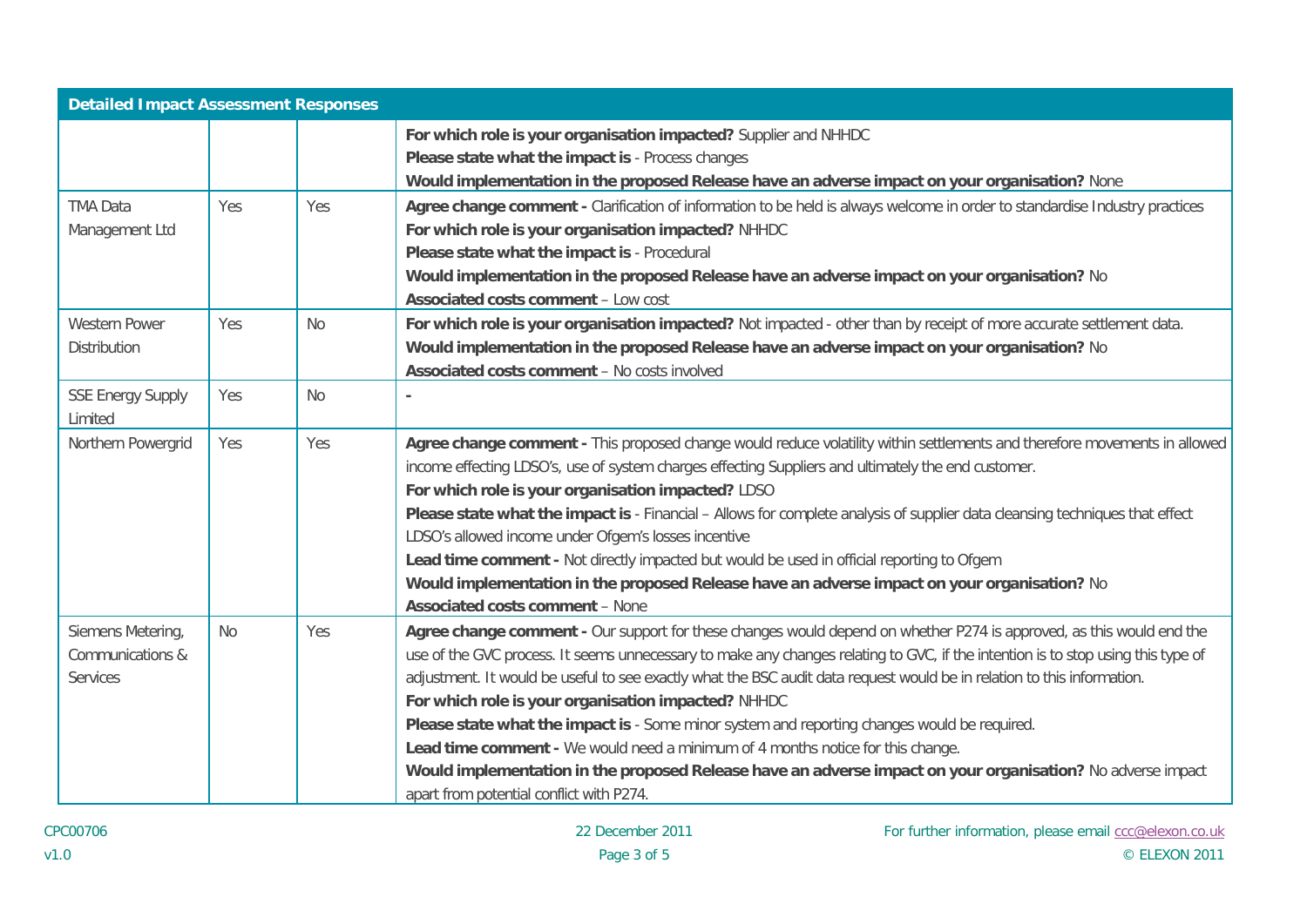| <b>Detailed Impact Assessment Responses</b> |           |     |                                                                                                                                                                                                                                                                                                                                                                                                                                                                                                                                                                                                                                                                                                                                                                                                                                                                                                                                                                                                                                                                                                                                                                                                                                                                                                                                                                                                                                                                                                                                                                                                                                                                                                                                                                                                                                                                                                                                                                                                                                                                                                    |
|---------------------------------------------|-----------|-----|----------------------------------------------------------------------------------------------------------------------------------------------------------------------------------------------------------------------------------------------------------------------------------------------------------------------------------------------------------------------------------------------------------------------------------------------------------------------------------------------------------------------------------------------------------------------------------------------------------------------------------------------------------------------------------------------------------------------------------------------------------------------------------------------------------------------------------------------------------------------------------------------------------------------------------------------------------------------------------------------------------------------------------------------------------------------------------------------------------------------------------------------------------------------------------------------------------------------------------------------------------------------------------------------------------------------------------------------------------------------------------------------------------------------------------------------------------------------------------------------------------------------------------------------------------------------------------------------------------------------------------------------------------------------------------------------------------------------------------------------------------------------------------------------------------------------------------------------------------------------------------------------------------------------------------------------------------------------------------------------------------------------------------------------------------------------------------------------------|
| Npower                                      | Yes       | Yes | Agree change comment - We believe that the standardisation of reporting to include the key data outlined would be beneficial.<br>For which role is your organisation impacted? Supplier & NHHDC<br>Please state what the impact is - As a Supplier & NHHDC we currently utilise the corrective techniques prescribed within the<br>Code and Subsidiary Documents and any changes to those documents would have an impact on our organisation.<br>Lead time comment - Npower would expect that significant changes to the Code and / or Subsidiary Documents would be<br>implemented in a manner that allowed all Parties sufficient time to make the relevant process / system changes necessary.<br>Would implementation in the proposed Release have an adverse impact on your organisation? No, we would support<br>June 2012 as the implementation date for this change as long as this Change Proposal is approved in the next month to allow<br>development to begin as soon as possible.<br>Associated costs comment - At present we are not in a position to provide costs of implementing this Change Proposal.                                                                                                                                                                                                                                                                                                                                                                                                                                                                                                                                                                                                                                                                                                                                                                                                                                                                                                                                                                           |
| <b>Scottish Power</b>                       | <b>No</b> | Yes | Agree change comment - There is still significant work required to confirm the data that should be captured within this solution<br>and what format this should be stored / presented in. There is also no reference to the reporting of this data or the process for how<br>it will be audited. Additional work must be undertaken by ELEXON and the change originator to review these issues and propose a<br>full end-to-end process as opposed to just capturing additional data items.<br>The originator refers to various 'Supplier Adjustments' having an adverse impact but then only seeks to track 2 of the associated<br>techniques. The CP should look to address the potential audit gap around all 'Supplier adjustments', which should be clearly defined<br>in the solution.<br>The change also seeks to impose a solution purely on Suppliers and NHH agents but there will be a significant impact on the<br>process that ELEXON use to track these 'Supplier adjustments'. ELEXON will have to add new reporting and auditing measures as<br>part of this CP and again these should be clearly defined in the solution.<br>For which role is your organisation impacted? Supplier, NHHDC and NHHDA<br>Please state what the impact is - Additional resource, time and potential system impacts for all existing 'Supplier Adjustment'<br>processes.<br>Lead time comment - Minimum 6 months would be required to carry out a full Impact Assessment on our internal processes. We<br>would also propose a similar exercise carried out by ELEXON to assess the new resource and process requirements they would<br>need to manage the full tracking and reporting of 'Supplier Adjustments'.<br>Would implementation in the proposed Release have an adverse impact on your organisation? Yes. The CP as it<br>stands is not fit for purpose and needs additional work put in place before it can be agreed. A minimum 6 month turn-around time<br>will be required to ensure a full end-to-end process is established. Simply capturing additional data items is not enough to |